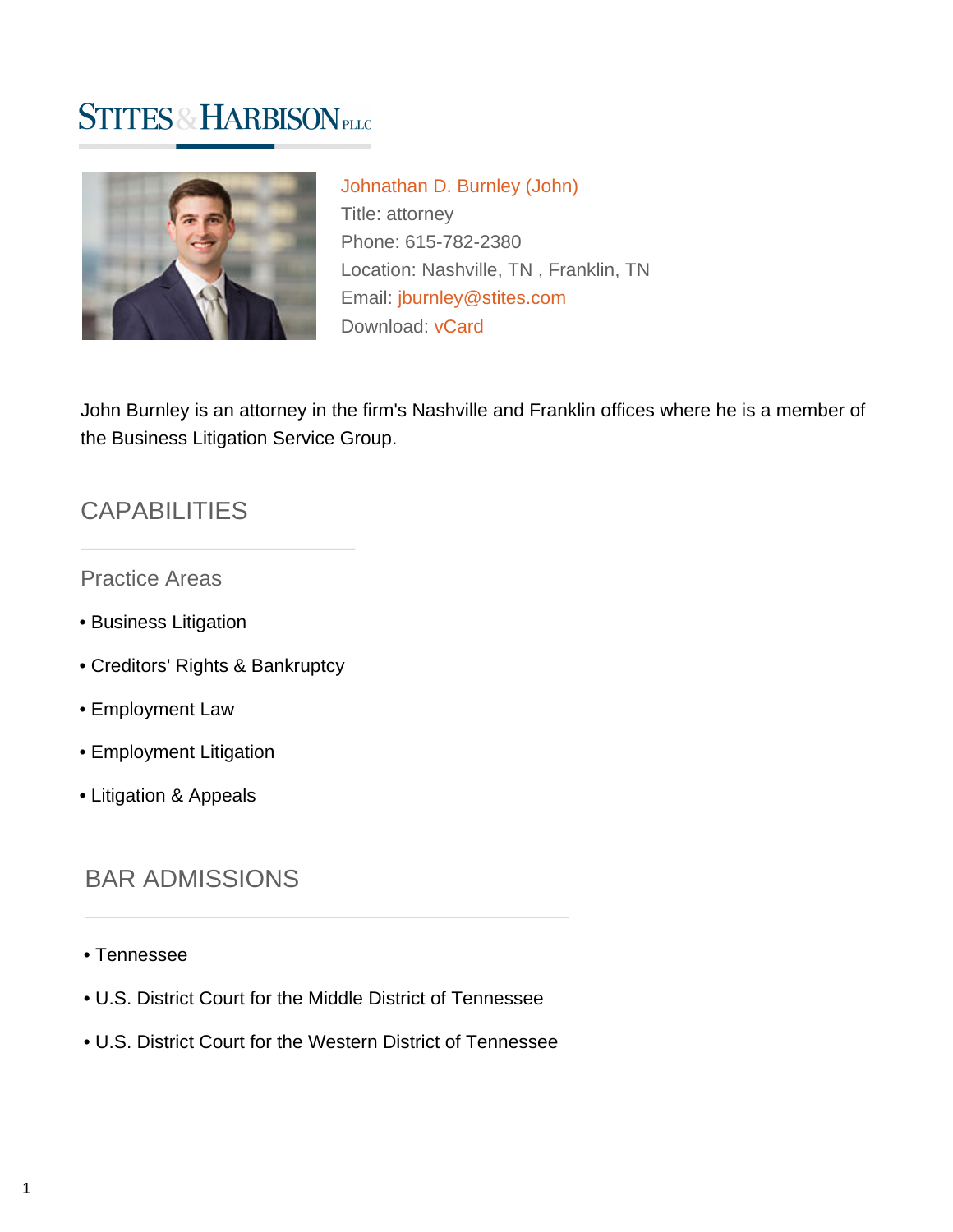# MEMBERSHIPS

- Tennessee Bar Association
- Nashville Bar Association
- Federal Bar Association

### **EDUCATION**

University of Memphis Cecil C. Humphreys School of Law J.D. magna cum laude 2019

- The University of Memphis Law Review, Vol. 49, Articles Editor
- Federal Bar Association, Vice President (2018-19); Secretary (2017-18)
- Leo Bearman Sr. American Inn of Court, Pupil (2018-19)
- Peer Mentor & Orientation Leader, Class of 2020
- CALI Awards in Legislation/Statutory Interpretation, Federal Courts, Evidence and Contracts I
- Dean's Award for Excellence, Best Brief (Fall 2016, Spring 2017)
- First Year Moot Court Competition, Top Ten Advocate (Spring 2017)
- Faculty Emeritus Law Scholarship
- Research Assistant to Prof. David Romantz (2017-19)

University of Tennessee at Chattanooga B.S., Political Science with minor in Economics cum laude 2015

- Dean's List every semester